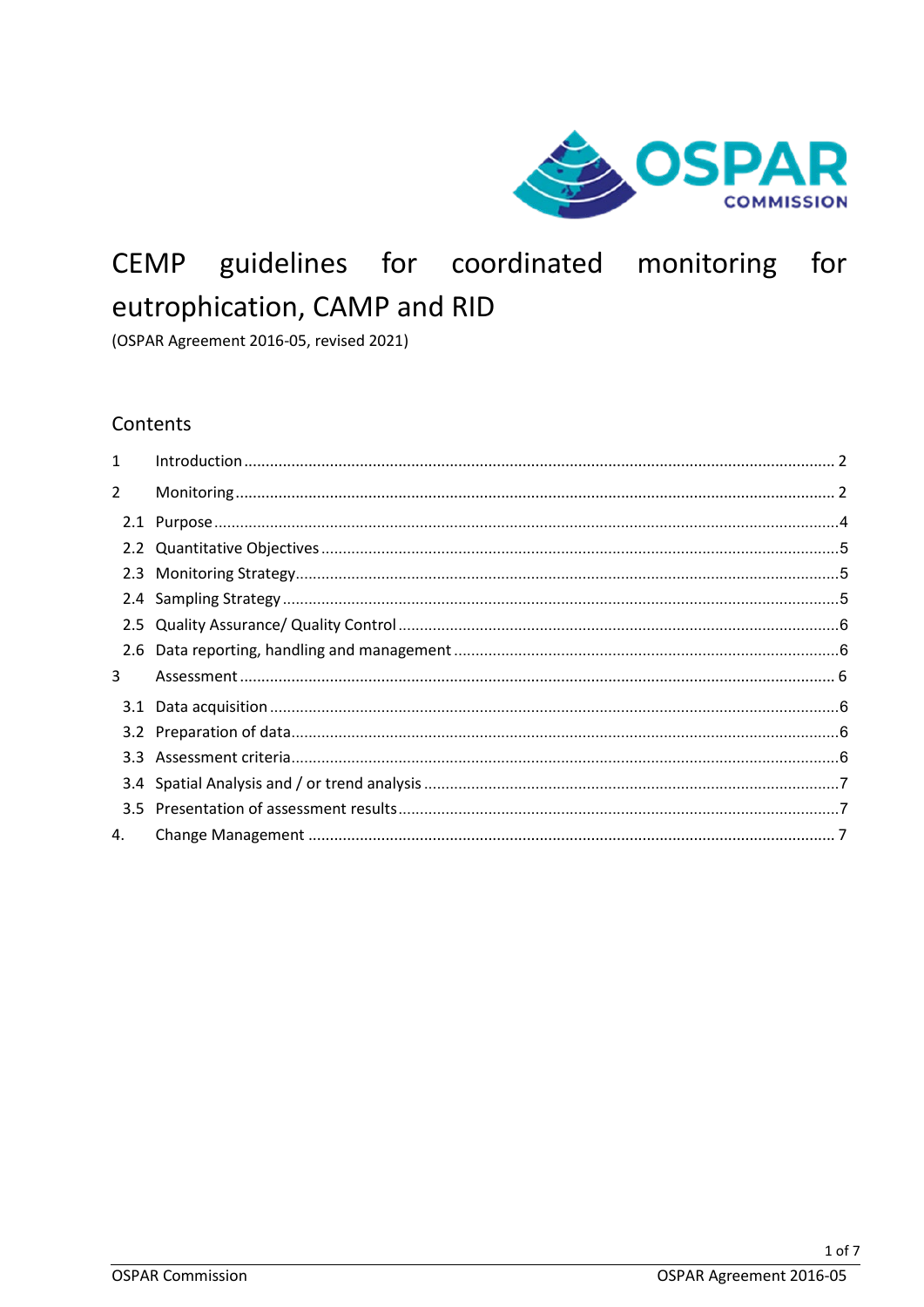# 1 Introduction

In 2014 the OSPAR Commission adopted a renewed OSPAR Joint Assessment and Monitoring Programme (JAMP) 2014–2021 (OSPAR Agreement 2014-02, updated annually) [http://www.ospar.org/work](http://www.ospar.org/work-areas/cross-cutting-issues/jamp)[areas/cross-cutting-issues/jamp\)](http://www.ospar.org/work-areas/cross-cutting-issues/jamp), which was updated for the period 2014 to 2023 focusing on the development of new general assessments of the quality status of the marine environment for 2023. OSPAR co-ordinates repeated measurement and assessment of the marine environment over a 10– 20 year timeframe.

Eutrophication is the result of excessive enrichment of water with nutrients, which may cause an increase in the accelerated growth of algae in the water column and higher forms of plants living on the bottom of the sea. This may result in a range of undesirable disturbances in the marine ecosystem, including a shift in the composition of the flora and fauna, which affects habitats and biodiversity, and the depletion of oxygen, causing death of fish and other species. Human activities resulting in anthropogenic nutrient enrichment encompass **inputs** from point sources (e.g. sewage plants or industry) and from diffuse sources (e.g. agriculture, households not connected to sewerage, overflows, and atmospheric inputs).

The OSPAR Eutrophication Monitoring Programme<sup>[1](#page-1-0)</sup> is an integral part of the OSPAR Eutrophication Strategy. It provides the basis for enabling Contracting Parties to assess and classify the eutrophication status of their maritime waters under the Common Procedure for the Identification of the Eutrophication Status of the OSPAR Maritime Area ("Common Procedure"<sup>[2](#page-1-1)</sup>). The Common Procedure provides an assessment framework for Contracting Parties to evaluate the eutrophication status of their parts of the OSPAR maritime area and for identifying those areas for which actions are needed under the Eutrophication Strategy.

This document provides links to the monitoring guidelines, data sources, processing procedures and assessment products.

# 2 Monitoring

# **The Coordinated Environmental Monitoring Programme (CEMP)[3](#page-1-2)**

Monitoring of the marine environment by OSPAR Contracting Parties under the Coordinated Environmental Monitoring Programme (CEMP) is coordinated through adherence to monitoring guidance and quality assurance procedures adopted by the OSPAR Commission. Three requirements essential for the realisation of the CEMP are:

- guidelines,
- quality assurance tools, and
- assessment tools.

The aim is to ensure that comparable and quality assured datasets are available from across the OSPAR maritime area. The CEMP webpage <http://www.ospar.org/work-areas/cross-cutting-issues/cemp> provides links to the most up to date versions of the OSPAR monitoring guidelines that apply under the CEMP. OSPAR monitoring guidance is regularly reviewed in collaboration with ICES and where necessary updated to take account of new developments including the inclusion of new monitoring parameters in the CEMP. The following documents provide specific descriptions of monitoring and are available from the same webpage:

<span id="page-1-0"></span><sup>1</sup> OSPAR Agreement 2005-04. Supersedes agreement 1995-5. Source: EUC 2005 Summary Record - EUC 05/13/1, Annex 6.

Agreement updated 2013 (see OSPAR 13/21/1, §6.7)

<span id="page-1-1"></span><sup>2</sup> OSPAR Agreements 2005-03 and 2013-08

<span id="page-1-2"></span><sup>3</sup> OSPAR Agreement 2016-01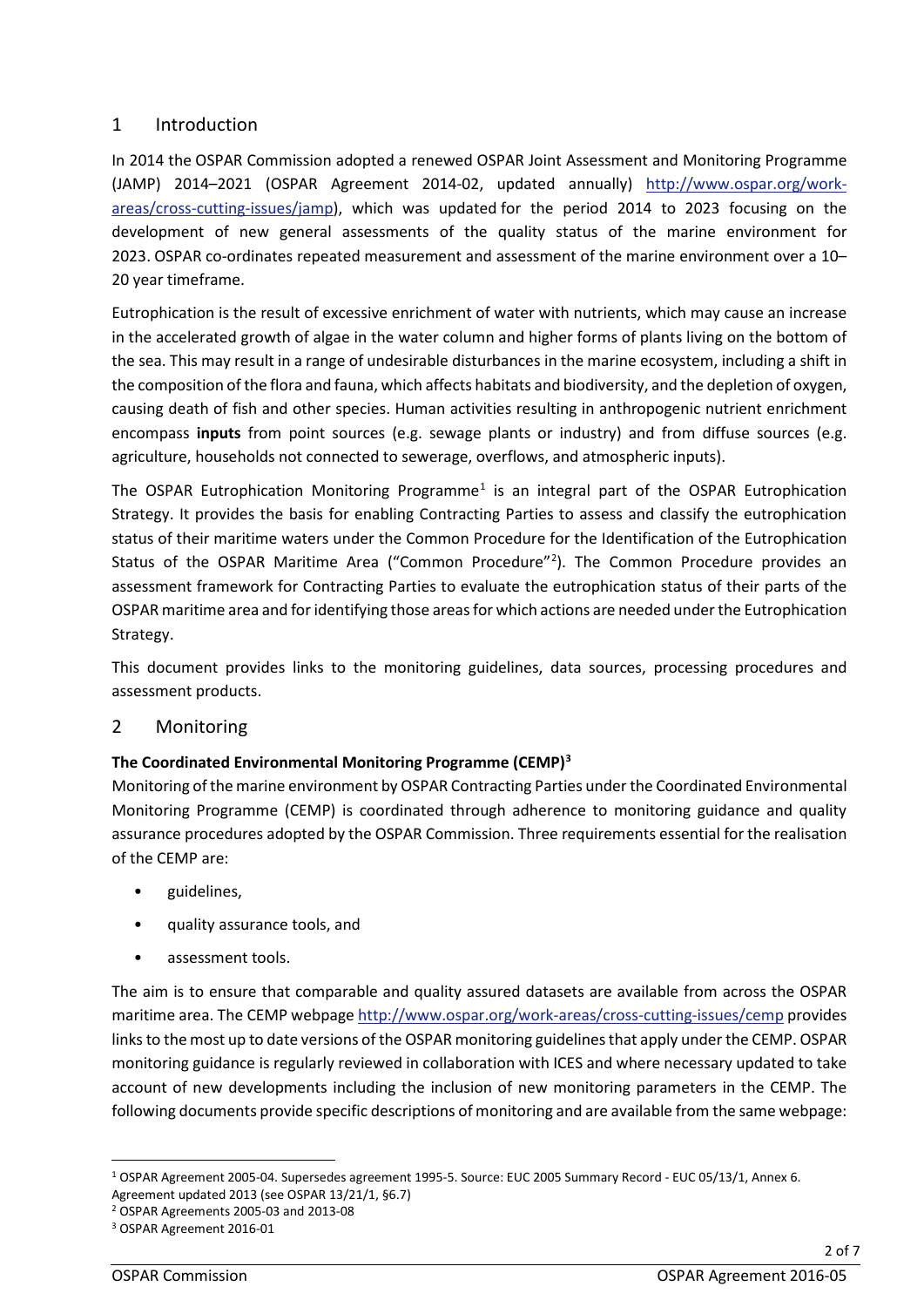- The Eutrophication Monitoring Programme<sup>4</sup>
- Eutrophication Monitoring Guidelines: nutrients<sup>[5](#page-2-1)</sup>, chlorophyll<sup>[6](#page-2-2)</sup>, oxygen<sup>[7](#page-2-3)</sup>, benthos<sup>[8](#page-2-4)</sup>, phytoplankton species composition<sup>[9](#page-2-5)</sup>

#### **Comprehensive Atmospheric Monitoring Programme (CAMP)**

• General outline of monitoring requirements defined within the Comprehensive Atmospheric Monitoring Programme CAMP:

[http://www.ospar.org/work-areas/hasec/chemicals/camp.](http://www.ospar.org/work-areas/hasec/chemicals/camp)

- Detailed monitoring guidelines are described in OSPAR Agreement 2015-04, 'Guidance for the Comprehensive Atmospheric Monitoring Programme (CAMP)', including the following specific guidance documents
	- o Guidelines for sampling and analysis of mercury in air and precipitation (OSPAR Agreement 1997- 08)
	- o Guidelines on the Measurement of Atmospheric Inputs of PAHs (OSPAR Agreement 2003-08, updated 2005)
	- o Guidance note on the sampling and analysis of PCBs in air and precipitation (OSPAR Agreement 1997-09)
	- Modelling and assessment products are produced externally through the Co-operative Programme for Monitoring and Evaluation of the long range transmission of air pollutants in Europe (EMEP) [\(http://www.emep.int/\)](http://www.emep.int/). The EMEP numerical model for nitrogen deposition is described here: <http://www.emep.int/mscw/models.html#mscwmodels> and data are available here: [http://emep.int/mscw/index\\_mscw.html.](http://emep.int/mscw/index_mscw.html)

#### **Comprehensive Study of Riverine Inputs and Direct Discharges**

- General outline of monitoring requirements defined within the Comprehensive Study on Riverine Inputs and Direct Discharges (RID) [http://www.ospar.org/work-areas/hasec/chemicals/rid.](http://www.ospar.org/work-areas/hasec/chemicals/rid)
- The Riverine Inputs and Direct Discharges Monitoring Programme (RID) applicable from 1 January 2015 is described in OSPAR Agreement 2014-04.
- Guidelines for the estimation of riverine inputs of PAHs (OSPAR Agreement 2002-12)

#### HARP-NUT guidelines

- OSPAR HARP-NUT Guideline 1: Framework and approach of the harmonised quantification and reporting procedures for nutrients (OSPAR Agreement 2004-02a)
- OSPAR HARP-NUT Guideline 2: Quantification and reporting of nitrogen and phosphorus discharges/losses from aquaculture plants (OSPAR Agreement  $2004-02b^{10}$  $2004-02b^{10}$  $2004-02b^{10}$ )

<span id="page-2-0"></span><sup>4</sup> OSPAR Agreement 2005-04

<span id="page-2-1"></span><sup>5</sup> OSPAR Agreement 2013-04

<span id="page-2-2"></span><sup>6</sup> OSPAR Agreement 2012-11

<span id="page-2-3"></span><sup>7</sup> OSPAR Agreement 2013-05

<span id="page-2-4"></span><sup>8</sup> OSPAR Agreement 2012-12 9 OSPAR Agreement 2016-06

<span id="page-2-6"></span><span id="page-2-5"></span><sup>10</sup> Revised 2019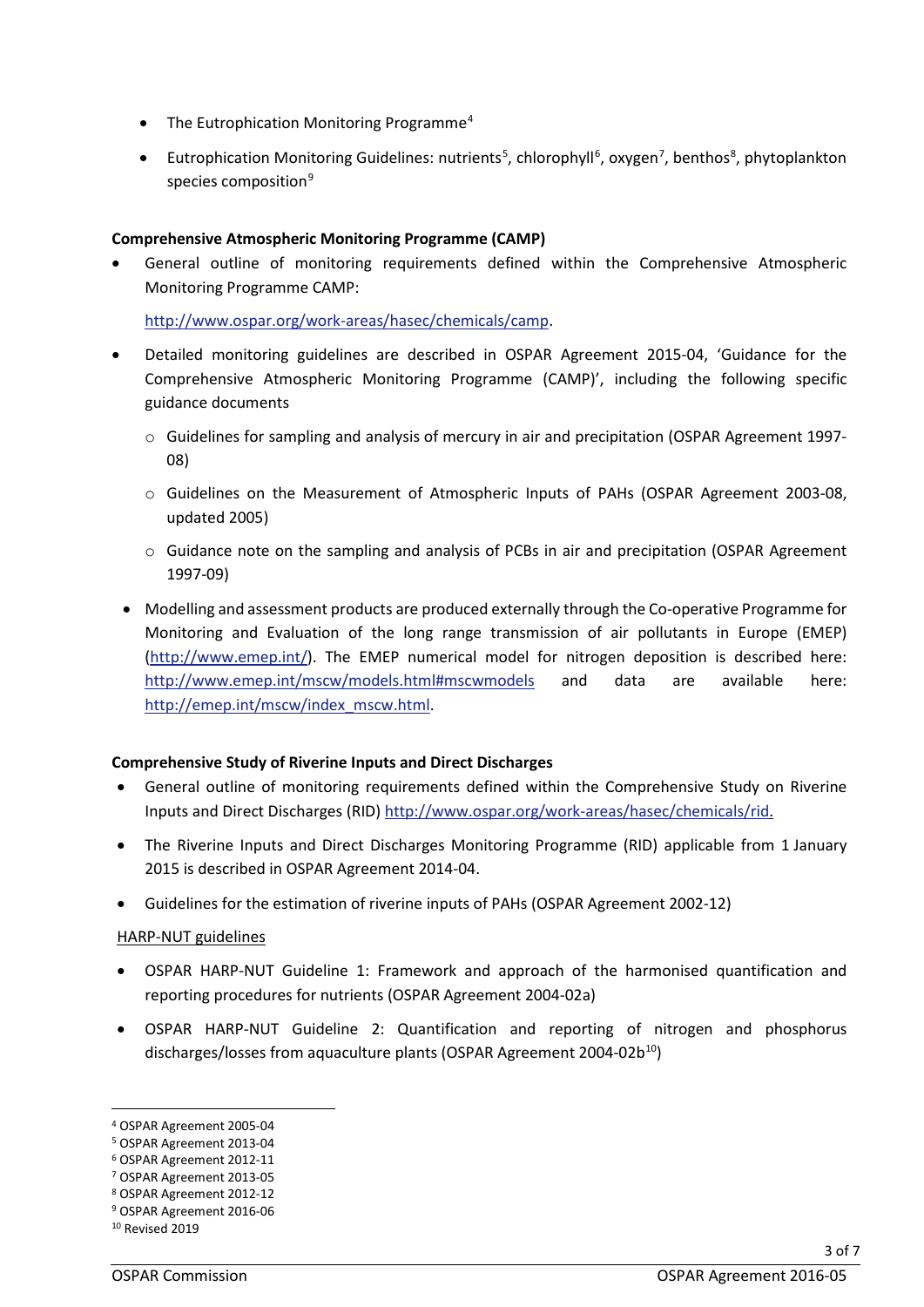- OSPAR HARP-NUT Guideline 3: Quantification and reporting of nitrogen and phosphorus discharges from industrial plants (OSPAR Agreement 2004-02 $c^{11}$ )
- OSPAR HARP-NUT Guideline 4: Quantification and reporting of nitrogen and phosphorus discharges from waste water treatment plants and sewerage (OSPAR Agreement 2004-02 $d^{12}$ )
- OSPAR HARP-NUT Guideline 5: Quantification and reporting of nitrogen and phosphorus losses from households not connected to public sewerage (OSPAR Agreement 2004-02e)
- OSPAR HARP-NUT Guideline 6: Quantification and Reporting of Nitrogen and Phosphorus Losses from Diffuse Anthropogenic Sources and Natural Background Losses (OSPAR Agreement 2007-08)
- OSPAR HARP-NUT Guideline 7: Trend analysis and flow-normalisation (OSPAR Agreement 2004-02g[13](#page-3-2))
- OSPAR HARP-NUT Guideline 8: Quantification of nitrogen and phosphorus losses from diffuse sources by riverine load apportionment (OSPAR Agreement 2004-02h)
- OSPAR HARP-NUT Guideline 9: Quantification and reporting of the retention of nitrogen and phosphorus in river catchments (OSPAR Agreement 2004-02i)

# **2.1 Purpose**

The objectives of the Eutrophication Monitoring Programme are to enable Contracting Parties:

- to assess eutrophication status and trends, in particular through the application of the OSPAR Common Procedure; to assess pressures on the marine environment;
- to evaluate the effectiveness of measures in relation to the objectives of the OSPAR Eutrophication strategy; mindful that the design of the national monitoring programmes should be serving the purposes of OSPAR and should as well, for those Contracting Parties bound by these instruments, maximise the possibility for using the same monitoring for the EU Water Framework Directive and the EU Marine Strategy Framework Directive.

<span id="page-3-0"></span><sup>11</sup> Revised 2018

<span id="page-3-1"></span><sup>12</sup> Revised 2018

<span id="page-3-2"></span><sup>13</sup> Revised 2018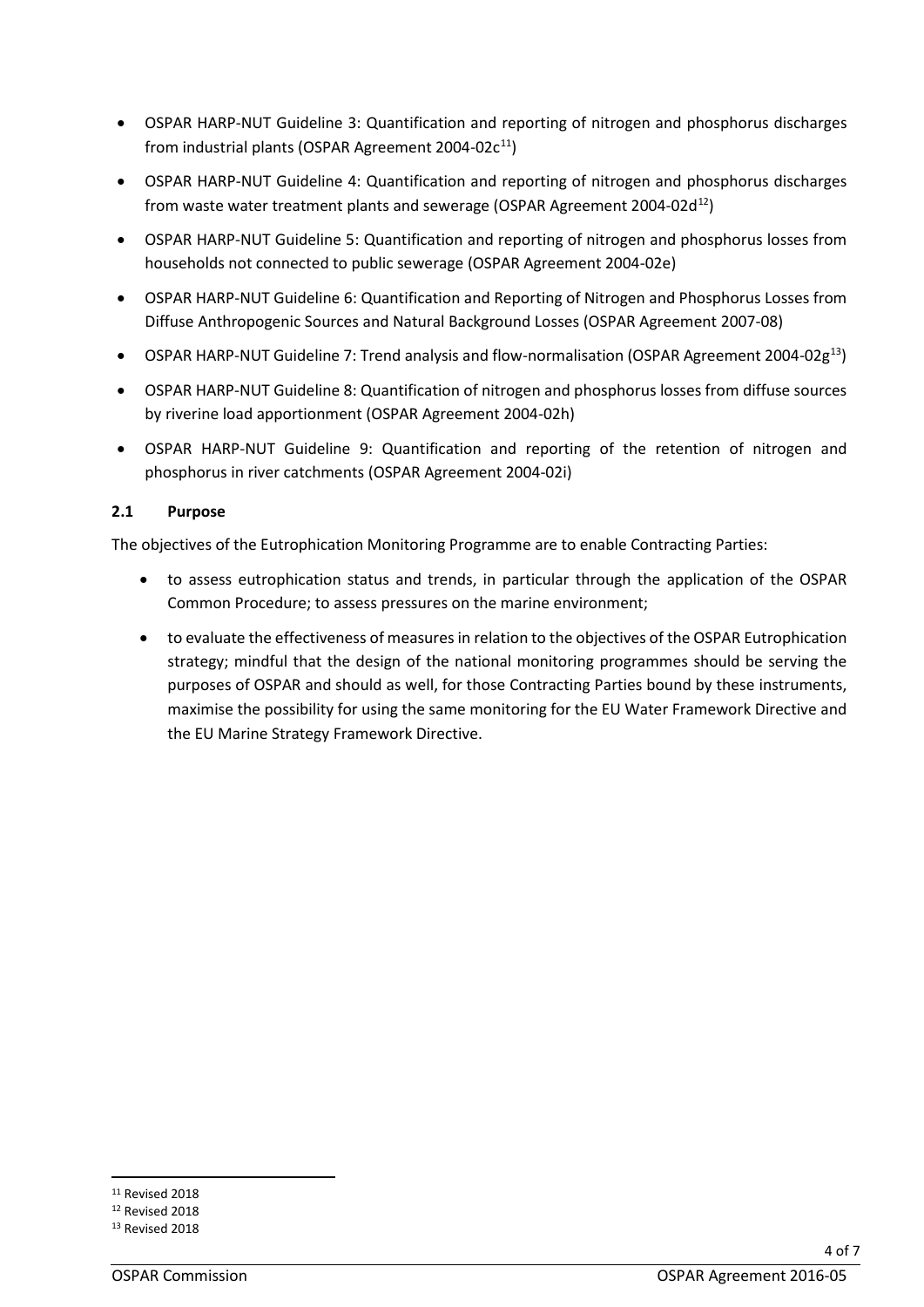### **2.2 Quantitative Objectives**

The quantitative objectives of the Eutrophication Monitoring Programme<sup>[14](#page-4-0)</sup> include:

- to contribute to coherent datasets on key ecosystem variables that contribute to a better understanding of ecosystem functioning, being responsive to broader considerations identified in application of the Ecosystem Approach;
- ensuring that the monitoring data generated can be used in application of models;
- and covers, as required, the need for temporal trend and spatial distribution assessment with the power to detect change.

### **2.3 Monitoring Strategy**

Pressures principally from inputs of nitrogen and phosphorus should be monitored for all relevant parts of the OSPAR area, through CAMP, RID and EMEP products. The minimum requirements for a eutrophication monitoring programme (in addition to monitoring of nutrient loads via CAMP, RID and EMEP products) should therefore be as follows:

### **a. Non-problem areas with regard to eutrophication**

In non-problem areas with regard to eutrophication the monitoring programme has the function of detecting changes in the eutrophication status or confirming the status of particular areas as non-problem areas. This should be done with respect to assessment parameters and their assessment levels related to the area-specific background concentrations defined in the Comprehensive Procedure. Clearly, monitoring effort should be limited to a limited number of parameters and a limited frequency of measurements, although spatial coverage should not be neglected.

#### **b. Problem areas with regard to eutrophication**

In problem areas with regard to eutrophication the monitoring programme should focus on long-term trends in nutrient concentration and on a selection of related eutrophication effect parameters, taking into account corresponding long-term trends in nutrient inputs. A larger number of parameters and a higher sampling frequency should be considered than is the case for non-problem areas, so as to satisfy statistical requirements. The spatial coverage should also be more focused than for non-problem areas. Monitoring should continue until the non-problem area status is achieved.

#### **c. Areas with low confidence**

Areas where assessment parameters have low confidence and the status with regard to eutrophication cannot be determined with sufficient certainty, either due to high variability, low monitoring effort or because these areas are close to the assessment levels, the requirements of problem areas (see b) should be applied until the status (non-problem or problem area) can be determined with at least moderate confidence. In areas where low confidence is based on low monitoring effort but reduced monitoring is appropriate due to the low risk of eutrophication, the requirements of problem areas (b) will not be applied.

# **2.4 Sampling Strategy**

Sampling strategy as described in the Eutrophication Monitoring Programme<sup>[15](#page-4-1)</sup>, CAMP and RID documentation.

<span id="page-4-0"></span><sup>14</sup> OSPAR Agreement 2005-04

<span id="page-4-1"></span><sup>15</sup> OSPAR Agreement 2005-04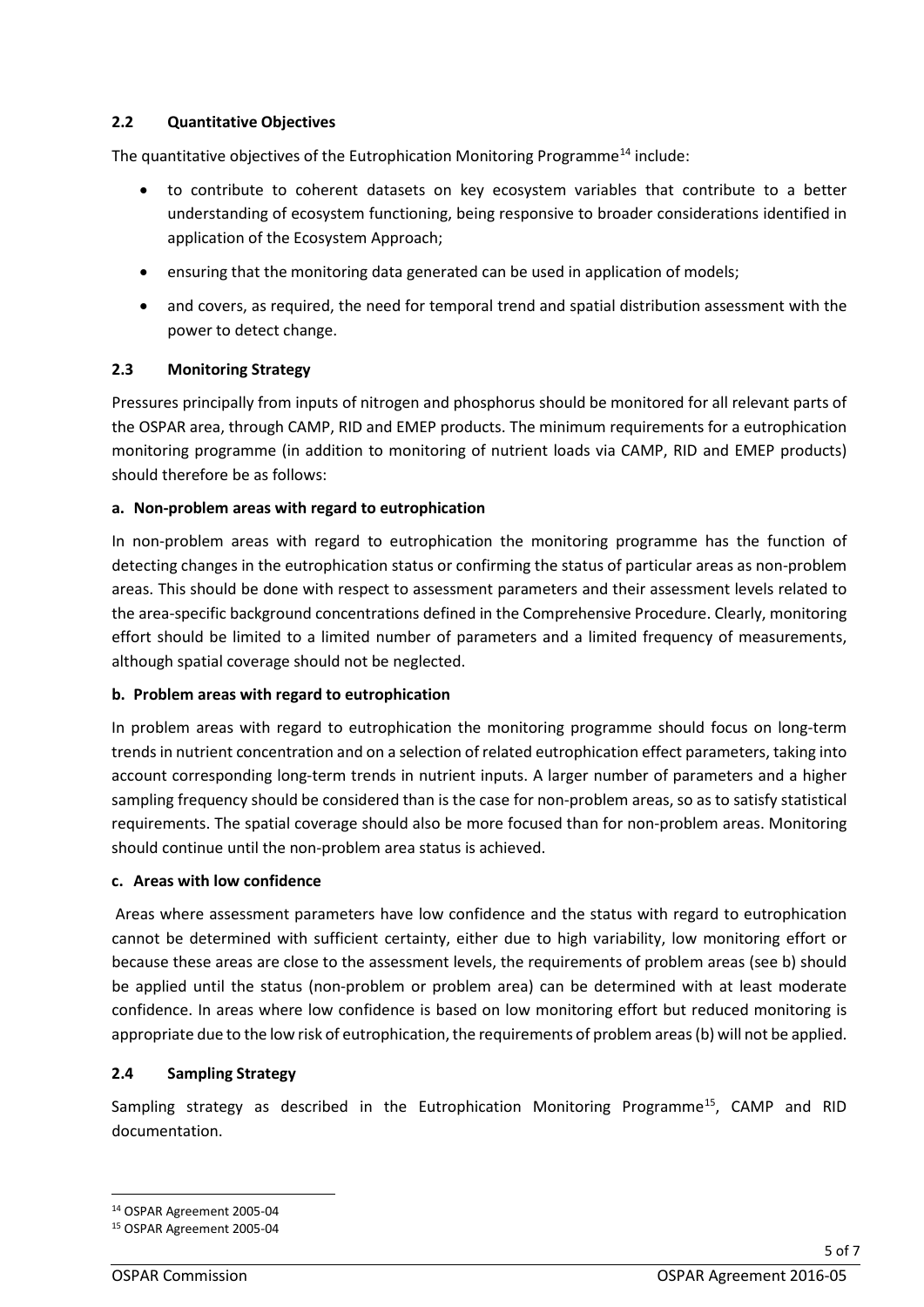# **2.5 Quality Assurance/ Quality Control**

Quality assurance (QA) is described extensively in the guidelines on Quality Assurance for biological monitoring in the OSPAR area<sup>[16](#page-5-0)</sup> and CEMP appendices 6 and  $7^{17}$  $7^{17}$  $7^{17}$ . QA is described in the following Eutrophication Monitoring Guidelines for specific components: nutrients<sup>18</sup>, chlorophyll<sup>[19](#page-5-3)</sup>, oxygen<sup>20</sup>, benthos<sup>[21](#page-5-5)</sup>, phytoplankton species composition<sup>[22](#page-5-6)</sup>, CAMP and RID documentation.

### **2.6 Data reporting, handling and management**

Data are reported to ICES Database on Oceanography and Marine Ecosystems (DOME), which is INSPIRE compliant. Quality assurance of data analysis and reporting are described extensively in the guidelines on Quality Assurance for biological monitoring in the OSPAR area<sup>[23](#page-5-7)</sup> and in the CEMP<sup>[24](#page-5-8)</sup>. RID data are reported to the RID Database and CAMP data to the database at NILU (see RID and CAMP documentation).

### 3 Assessment

Assessment of eutrophication is fully described and defined in the OSPAR Common Procedure<sup>[25](#page-5-9)</sup> (COMP), and an overview is provided on the OSPAR website: [http://www.ospar.org/work](http://www.ospar.org/work-areas/hasec/eutrophication/common-procedure)[areas/hasec/eutrophication/common-procedure.](http://www.ospar.org/work-areas/hasec/eutrophication/common-procedure)

CAMP Data Assessments, Co-operative Programme for Monitoring and Evaluation of the long range transmission of air pollutants in Europe (EMEP)

RID Data Assessments, Guidance on input trend assessment and the adjustment of loads<sup>[26](#page-5-10)</sup>.

Where the assessment and reporting of the Common Indicators differs from the Common Procedure, they are described in the relevant common indicator's technical specification sheets.

#### **3.1 Data acquisition**

Data acquisition is predominantly from the ICES DOME, RID and CAMP databases (see the annual RID and CAMP data reports and the Common Indicator Technical Specification sheets).

#### **3.2 Preparation of data**

Data are prepared as described in the CEMP and COMP<sup>[27](#page-5-11)</sup>.

See the annual RID and CAMP data reports and the Common Indicator Technical Specification sheets

#### **3.3 Assessment criteria**

The agreed list of harmonised assessment criteria for eutrophication is defined in the COMP. Background, reference and threshold levels are defined in the COMP.

See the annual RID and CAMP data reports and the Common Indicator Technical Specification sheets

<span id="page-5-0"></span><sup>16</sup> OSPAR Agreement 2002-15

<span id="page-5-1"></span><sup>17</sup> OSPAR Agreement 2016-01

<span id="page-5-2"></span><sup>18</sup> OSPAR Agreement 2013-04

<span id="page-5-3"></span><sup>19</sup> OSPAR Agreement 2012-11

<span id="page-5-4"></span><sup>20</sup> OSPAR Agreement 2013-05

<span id="page-5-5"></span><sup>21</sup> OSPAR Agreement 2012-12 22 OSPAR Agreement 2016-06

<span id="page-5-7"></span><span id="page-5-6"></span><sup>23</sup> OSPAR Agreement 2002-15

<span id="page-5-8"></span><sup>24</sup> OSPAR Agreement 2016-01 revised 2017 and 2018

<span id="page-5-9"></span><sup>25</sup> OSPAR Agreement 2013-08

<span id="page-5-10"></span><sup>26</sup> OSPAR Agreement 2003-09 revised 2017

<span id="page-5-11"></span><sup>27</sup> OSPAR Agreement 2013-08